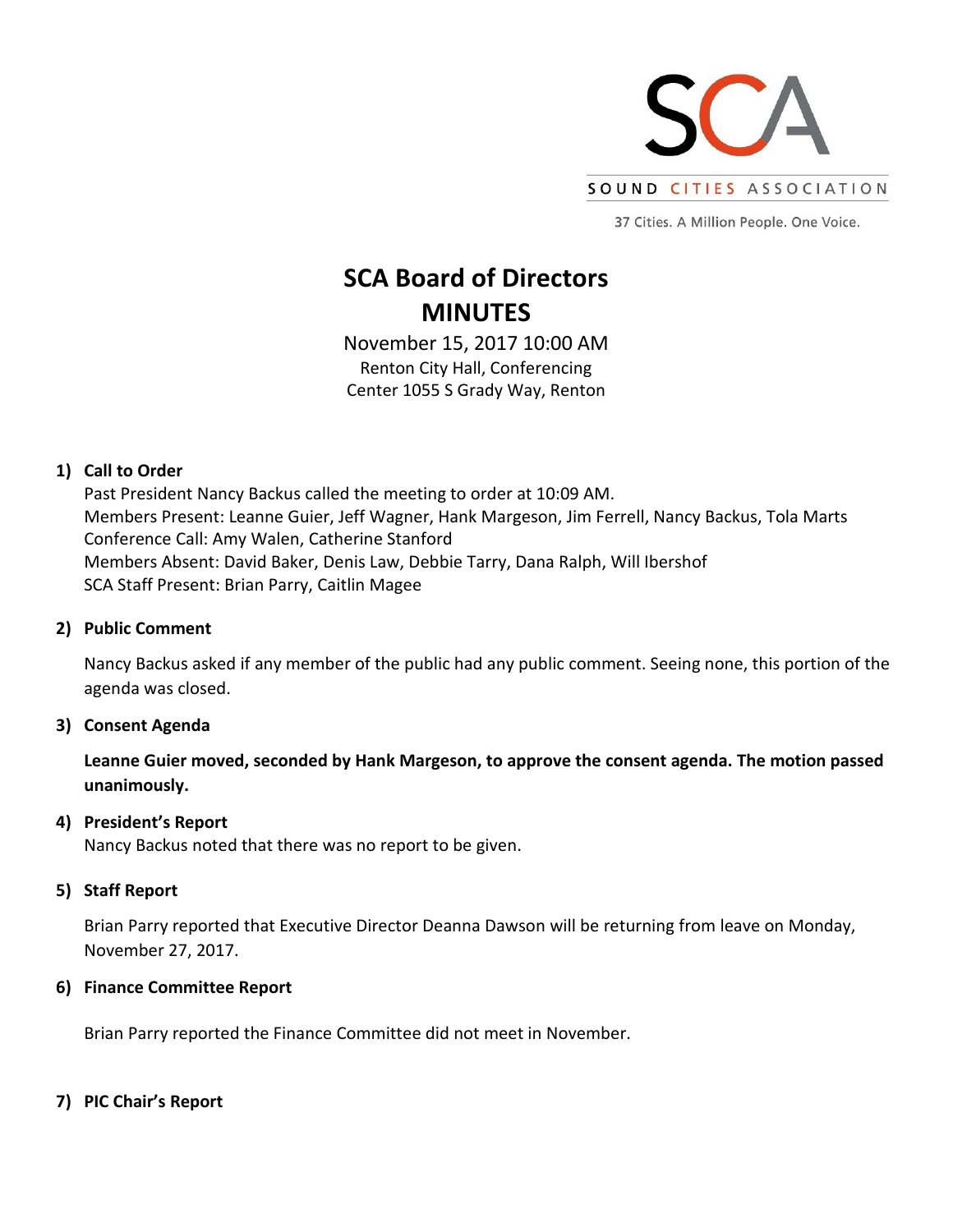PIC Chair Tola Marts provided a report on the November 8, 2017 meeting of the PIC. PIC members voted to recommend the 2018 SCA legislative agenda with 18 members voting in favor and four abstentions. Marts noted that copies of the proposed legislative agenda were included in the November Board packet (Attachment A).

# **Tola Marts moved, seconded by Hank Margeson, to approve the 2018 SCA Legislative Agenda as recommended by the PIC. The motion passed unanimously.**

Hank Margeson noted that SCA would be collecting legislative agendas from each member city to share at future meetings of the PIC, and encouraged members to send copies of their legislative agendas to SCA Senior Policy Analyst Ellie Wilson-Jones.

# **8) City Manager's Report**

Brian Parry reported on the November City Managers meeting. Topics included a briefing on the Regional Affordable Housing Task Force; a briefing from AWC on what to expect from the 2018 legislative session; and, King County provided an update on a potential countywide effort complete the 2020 census local update of census addresses.

## **9) Discussion Items**

Board members continued discussion from the October 18 Board meeting regarding potential candidates to be honored as SCA Members Emeritus at the 2017 annual meeting. The Board reviewed the Board policy criteria for the honor:

## *502 MEMBER EMERITUS*

*"Member Emeritus" shall be conferred by the Board of Directors on individuals meeting the following criteria:*

*a) The individual must be retiring from his/her elected position with an SCA member city.*

*b) The individual must have provided distinguished service on behalf of member cities in King County.*

*c) The individual must have served as an elected official of a member city for a minimum of 8 years.*

*d) The individual must have actively participated in SCA as evidenced by service on the SCA Board or an SCA committee or task force for a minimum of 2 years.*

# **Jeff Wagner moved, seconded by Leanne Guier, to honor Dennis Higgins, Suzette Cooke, Doreen Marchione, Jeanne Burbidge, Fred Butler, Don Gerend, and Will Ibershof as members emeritus. The motion passed with seven votes in favor and one against.**

Brian Parry provided an update on the status of the 2018 Regional Board and Committee appointment process. He said that there are at least six committees that did not receive enough applicants to fill the number of available seats and that staff would be extending the application deadline to November 27, 2017.

## **10) Upcoming Events**

Parry reported that staff has confirmed author Peter Kageyama as the keynote speaker for the 2017 Annual Meeting taking place on November 29, 2017 at the Renton Pavilion Event Center. Parry reiterated